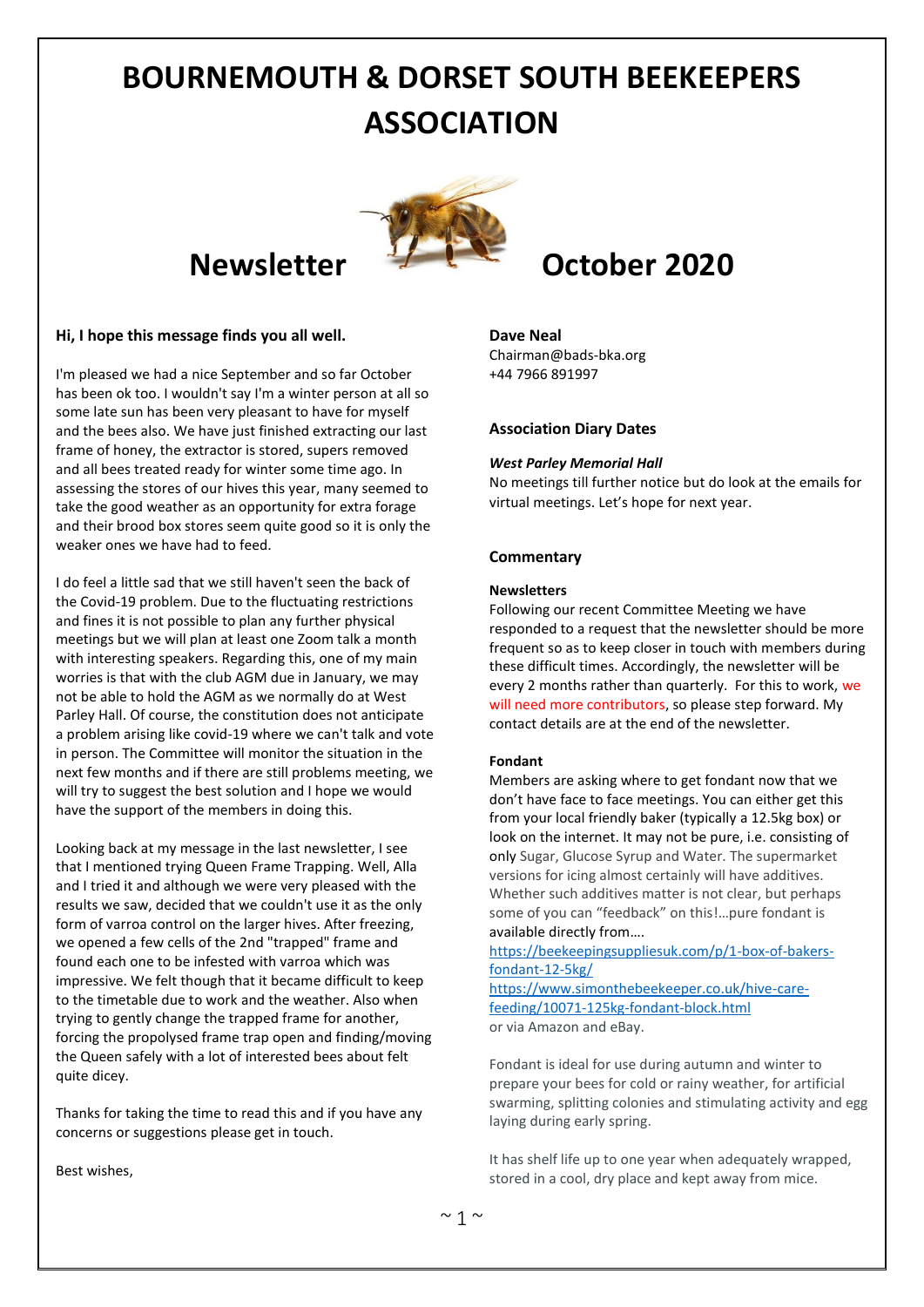Also available in smaller quantities of either 1lb or 1kg, but you may need up to one 12.5kg block per colony.

To ease cutting gently warm the block. Use a strong sharp knife and cut slices to fit into individual plastic containers so the surface is up to the level of the lid. Cover with a bit of thin plastic sheet and tightly seal the lid to keep the fondant humid.

#### **National Honey Show**

By the time you receive this Newsletter, the **National Honey Show** will have happened. The first online conference of its kind in the UK beekeeping world! Hopefully, you will have taken advantage of this free event and attended lectures, demonstrations followed by live online Q&A sessions, visits to the trade hall and taken part in other exciting activities. **<https://thenationalhoneyshow.co.uk/>**

Some of the content will be available following the conference.

#### **Covid**

Important and up to date advice specifically for beekeepers from the National Bee Unit [nbu@beebaseadmin.fera.co.uk](mailto:nbu@beebaseadmin.fera.co.uk) Covid-19 and Beekeeping Update v3

#### **Swarm Collecting**

Our Thanks to Mohamed Saeed, his Father Ahmed, and to Peter Darley for their dedicated work as the swarm collectors for our Association. Their work is in the following article.

#### **Adrian Rozkovec**

**Newsletter** 

#### **Swarm calls and Bumble Bee calls 2020.**

#### *Honey-bees….*

This year, 2020, Mohamed Saeed with his father Ahmed, took on the task of swarm coordinators and collectors for BADS BKJA. Last year there were 189 calls from the public of which one third were bumble bees. To help Mohammed and ease the burden, I was happy to take all the bumble bee calls.

Mohammed took over 50 calls, asking the caller to send a picture to save wasted journeys, passing on most of those of bumble bees and wasps to me, and visiting some 25 sites himself. In a number of cases the 'swarm' was small or a cast but he obliged the caller by taking the swarm away. Only some 7 swarms were of a decent size. One colony in a roof in Boscombe took two days to remove.

Mohammed and Ahmed's swarm collecting efforts have generated £200.00 income for the Association for which we are all grateful. One of the most interesting honeybee calls





was to Canford school….

The bees were on the third floor of the Canford tower, reached after 94 steps. Quite an effort carrying all the kit up and then back down again, this time with bees. A long and not too easy job as the bees were behind a boarded up 'arrow slit' in the wall in a tiny room containing a boiler

which was off the main room where the school chaplain was about to take up residence.

Here the bee vac. proved its use. Mohammed carefully removed the bees with the vac., handed the comb to Ahmed, who rubber banded them into frames and put them into an empty brood box. Those bees that had escaped into the room and were climbing up the windows were hoovered up

and rescued. There was a second boarded up slit in the tiny room and the whole place had an unpleasant smell. Mohammed thought there might be more wildlife there so he took down the second board….



Behind it was a very large and obviously dead hornets' nest. This we also took down, and the room left tidied and hoovered. We were told later that a pest company had been called in ten days earlier to destroy the colony. This had obviously done with poison, but the poison had not killed the hornet pupae and there were still some emerging.

It seemed odd that the chaplain's room should be so high in the tower, but as someone remarked, 'At least he will be closer to God!'

#### *Bumble bees….*

I had 72 calls in total of which 34 were about bumble bees or other Hymenoptera, and 25 were for honeybees, the latter calls generally passed on to Mohammed. This resulted in 47 visits to various sites. Whereas swarming honeybees tend to pitch up in reasonable places, even if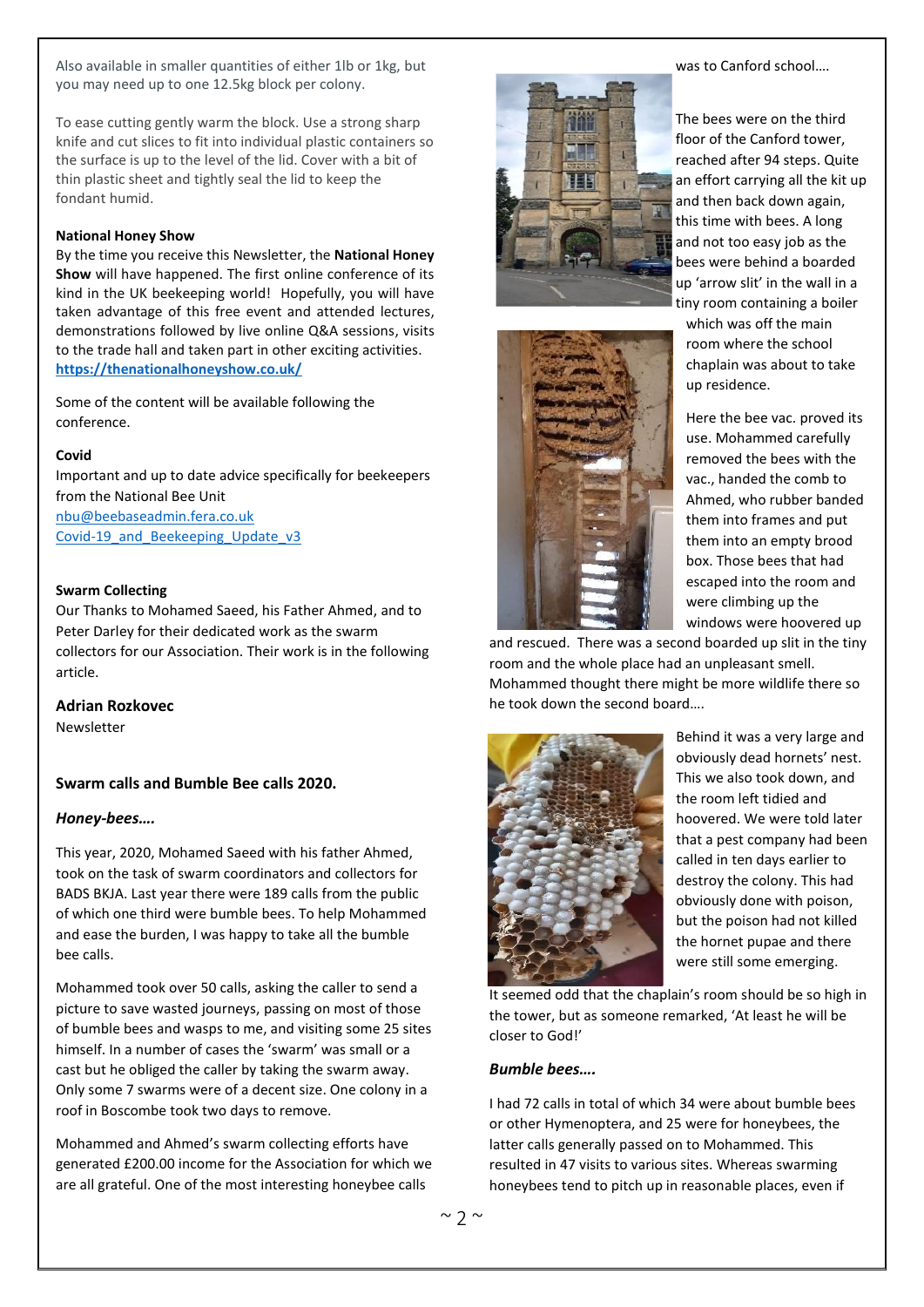sometimes a bit high up, bumble bees nest in the most unlikely places. The nest is small, generally can be held in a pair of cupped hands, and can be almost anywhere dry. Old mouseholes are a favourite, possibly found more now in the countryside than the domestic environment in which I am collecting.

Bumble bee nesting sites 2020 (34)…..

| Roofs/wall pipes/vents/soffits | q |
|--------------------------------|---|
| Under sheds/decking            | 8 |
| Compost heaps                  | 6 |
| Hedge bottoms                  | 6 |
| Tree roots                     | 3 |
| Nest box                       | 1 |
| Rin                            | 1 |

It is instructive to note that that 25 out of these 34 sites were based around human activity. This shows just how much we as humans influence the behaviour of natural creatures, for better or worse. The natural world will always take the best opportunities, man-made or otherwise.

All these bees were either White tailed bumble bees, Bombus lucorum, or Buff tailed bumble bees, B. terrestris. I had only a couple of Tree bumble bee, B. hypnorum, calls. I also had one call about solitary bees, and joy of joys, a call in August to a Hornets' nest in the soffit of a bungalow in Ferndown. The occupier who said that they were there last year (?) had had absolutely no trouble at all with them and was happy to leave them to finish their life cycle, although she will block up the entrance, this winter.

I always try to persuade the caller to keep the bees and leave them to finish their life cycle. Unlike honeybees, bumble bee colonies have fewer occupants, only up to a couple of hundred or so, and they are annual insects. The big, fat bumbles you see in the spring are the previous year's mated queens that have come out of hibernation and are looking for a good nest site. The queen finds a site, produces a few small wax cups, lays eggs, and tends the resulting offspring herself. These first eggs are always workers whom on maturing, take over the foraging, and the queen never leaves the nest again. As with honeybees, workers die and are replaced, and the colony grows until late summer when the queen lays eggs that become new queens and males. These fly off to mate, the males die, and the newly mated queens hibernate, often choosing northfacing banks so that they will not be woken prematurely by winter sun. They then emerge in the spring the following year to continue the cycle.

Generally, bumble bees are quiet and well behaved, but, like all creatures who feel their home threatened, they will defend, with vigour, where they live and raise their young. The two commonest bumbles, White tailed and Buff tailed, (Bombus lucorum and B terrestris) are generally calm, but when agitated they will pursue. They tend not follow you as far as honey bees, about 5 metres or so, but unlike honeybees they can sting more than once. The sting is just as sharp. Tree bumbles are the most aggressive of bumble bees (see below).

The knack to collecting bumble bee colony is to excavate carefully around the nest, without disturbing it, then lifting it, entire and whole, into a closed temporary home. Fine in theory, but being pinged by half a dozen bees as you attempt to do that is trying. I use a nuc. or a specially prepared large plastic box with good ventilation holes covered with mesh and an entrance of some 20mm cut into it. This is covered by one of the rotatable discs that can be set at Open/Closed/Queen excluder or ventilation only. Having got the bees into the box, I place the box back as close as possible to where the nest was, in the same place if possible, and within a minute the bees will start going in and out. As with honeybees, getting the queen is the secret, so lifting the nest entire is key. You now have to leave the box in situ overnight and persuade the householder to come out after dark and rotate the disc to ventilation only. This is not always easy as sometimes they are convinced that the bees will come streaming out and 'get' them. But approaching quietly, no torch, and then rotating the disc takes less that a second and all is safely closed up ready for collection next morning.

Having to dig out a nest is more difficult. The nest can be a metre away from the entrance and the digging is destructive. At one of the shed calls this year, an old 8' by 6' shed, the bees were going in under the front threshold. The caller was taking down the shed, which was in a very poor state, so was happy for me to take up the floorboards. I ended taking every single board up to the very last one where the bees were happily ensconced under the floor. It was a hot day, I was soaked in perspiration and got pinged several times, but we rescued the colony.

This year, and I have no idea why, there were few calls for Tree bumble bees. A mainland European species, tree bumbles are a bee success story. They were first recorded in the UK in Wiltshire in 2011, and have since spread throughout the UK, including as far north as Scotland. One of the reasons for their success is in the name, Tree bumble bees. They nest in holes in trees and the Great British Public loves putting out nest boxes. With the warming climate and readymade apartments, they have thrived. To go from the English south coast to the north of Scotland in just nine years is phenomenal and shows, given the right circumstances, how quickly an airborne visitor can spread. If there is a call for 'a swarm of bees in a nest box' it will be Tree bumbles. The 'swarm' bit is because a large number of males will be buzzing about in front of an occupied nest box waiting for virgin females to emerge so that they can grab them and mate with them.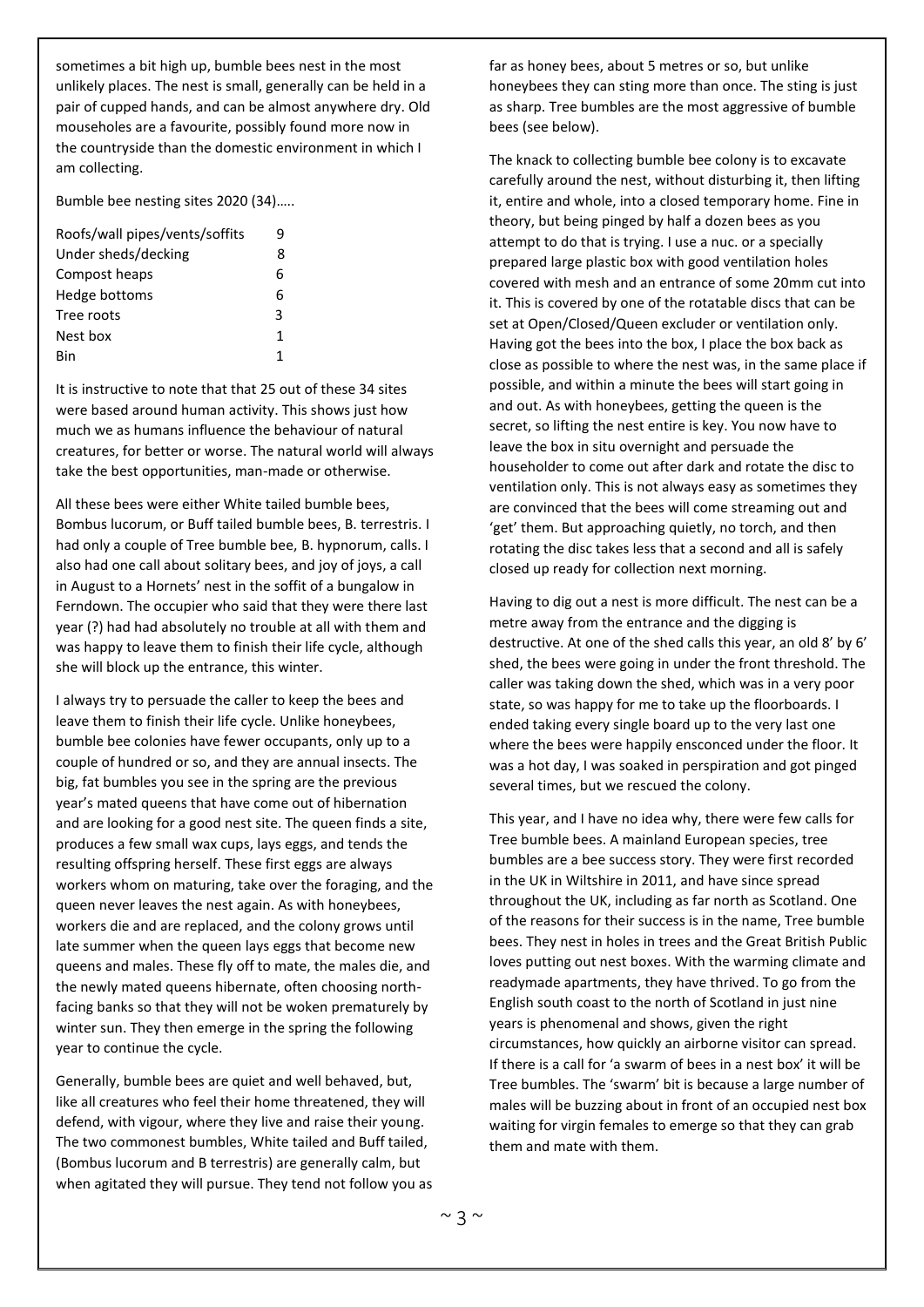With Tree bumbles the technique is to arrive after dark, seal the entrance with sponge, unscrew the nest box (no holes or there is trouble), put it in a sealed bin liner and take it to a new home. Screw the box into its new position, pull out the sponge and retire to a safe distance. They come out like Exocet missiles. In contrast, when you put white or buff tailed bumbles in their new location and open the door, they tentatively appear, look round and come out cautiously.

Collecting bees is always interesting and it's rewarding to rescue bees that otherwise would be destroyed.

#### **Peter Darley**

### **Hive Monitoring part 2**

This article follows on from part 1 that was in the July 2020 Newsletter. Alla and I are trying monitoring equipment from: <https://beehivemonitoring.com/en/>

As our experience with the first set of Hive Monitoring Equipment had been positive, we bought further sets for our main hives and out apiary hives. Each set of equipment for a hive consisted of a Hive Heart and Scales. Each apiary also had a Solar charged gateway for data transport to the cloud. Setting up number one had been very easy. Getting the Gateway working had been the most complex part which involved Sim card fitting and settings fiddling. For the new equipment, when testing and charging each piece of kit before deployment I ran into problems with all of the new sets of scales. None of them seemed to automatically send data to the cloud. I could only see data from the internal Hive Heart sensor. So I needed support. Their support uses online chat at their website…



At first they seemed to think I had the units configured wrongly but later realised that the software on their servers had just been upgraded and this was causing the problem. The data was being uploaded but not linked to my

"project". We had to go through each scale device in turn with myself putting a random weight on the scale and Stanka using this value as the known key to find and link the scale device to the project which took a while.

All our hive equipment is based on National 14 x 12s. Last month we removed all supers from our hives leaving each hive very similar to another. Our base winter config is (from bottom to top):

Open Mesh Floor (OMF) + entrance block

National 14 x 12 brood body

National 14 x 12 frames x 9

Dummy boards x 2

Crown board

National shallow roof

We need to do some more work really finding out what the baseline weight of this is. It's one thing I forgot to do. In late September we did a final inspection on the hives. The ones which had enough stores in the brood box, so didn't need feeding, weighed around the 30KG mark so we used this weight as our baseline for a "winter prepared hive" and fed those hives that weighed less than this.



What do we really want to know from the monitoring equipment at this time of year and over the winter?

- Hive weight Change
- Hive status

Hardware problems we have had?...

1 - We currently have one set of scales that suddenly started to read 300KG constantly so perhaps a sensor has failed?

2 - The batteries in the Hive Hearts, which are CR2032's, don't seem to last for a very long time, 3-4 months. This was exacerbated by a dodgy batch of Duracells I bought from Amazon which were worse than from Poundland!